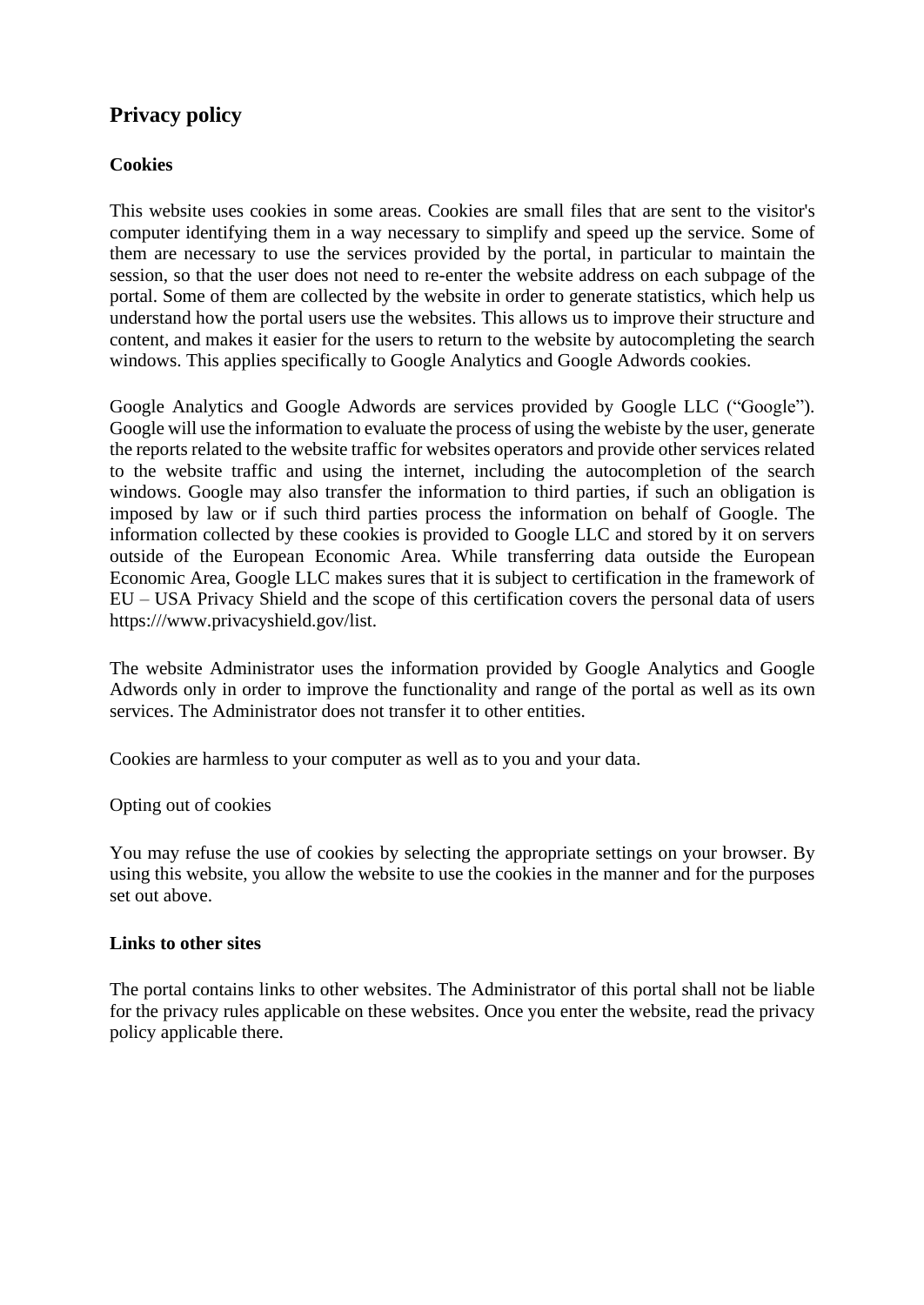### Facebook

In the case of people with a Facebook account who use our website  $-$  if they are logged in to Facebook or have saved Facebook cookies on their end device while visiting our website, Facebook can assign your visit on this website to your Facebook profile. This is a result of the "Like" button embedded in the portal. It is not necessary to click the "Like" button to pass the information.

More information about the purpose and scope of the collection of data, its further processing and use by Facebook as well as information about the privacy settings is available in the Facebook data protection policy.

### **INFORMATION CLAUSE**

Pursuant to Art. 13(1) and (2) of the General Data Protection Regulation of 27 April 2016, please note that:

- 1. Konimpex-Invest Projekt 2 Sp. z o.o., ul. Mickiewicza 24, 62-500 Konin, isthe Controller of your personal data. Contact details of the Data Protection Officer[:](mailto:iod@konimpex.com.pl) [iod@konimpex.com.pl](mailto:iod@konimpex.com.pl)
- 2. Your personal data will be processed in accordance with the aforementioned regulation Art. 6(1):
	- a) to exercise the rights and obligations arising from contracts you concluded with the company;
	- b) to present the range of own products of the company;
	- c) to exercise the statutory and contractual rights and obligations of the personal data controller related to the implementation of the investment, in respect of which you have concluded a contract with the Controller.
- 3. The recipients of your personal data will also be the entities cooperating during the implementation of the investment and the performance of the contract, such as: a general contractor, a notary public, a law office, an administrator of the housing estate (building), companies providing IT services, a company providing accounting services, a bank financing the investment, a bank running an escrow account (in the case of a real estate development contract) and Konimpex-Invest Sp. z o.o. as a company providing the investment (also handling complaints), commercialization (sale) and archiving services.
- 4. Your personal data will be stored for the period of:
	- a) 11 years in the case of the conclusion of the contract;
	- b) 6 months from the completion of the sale of the investment, in which you were interested in – in all other cases.
- 5. You have the right to access, rectify, erase, limit the processing and transfer the data as well as the right to object;